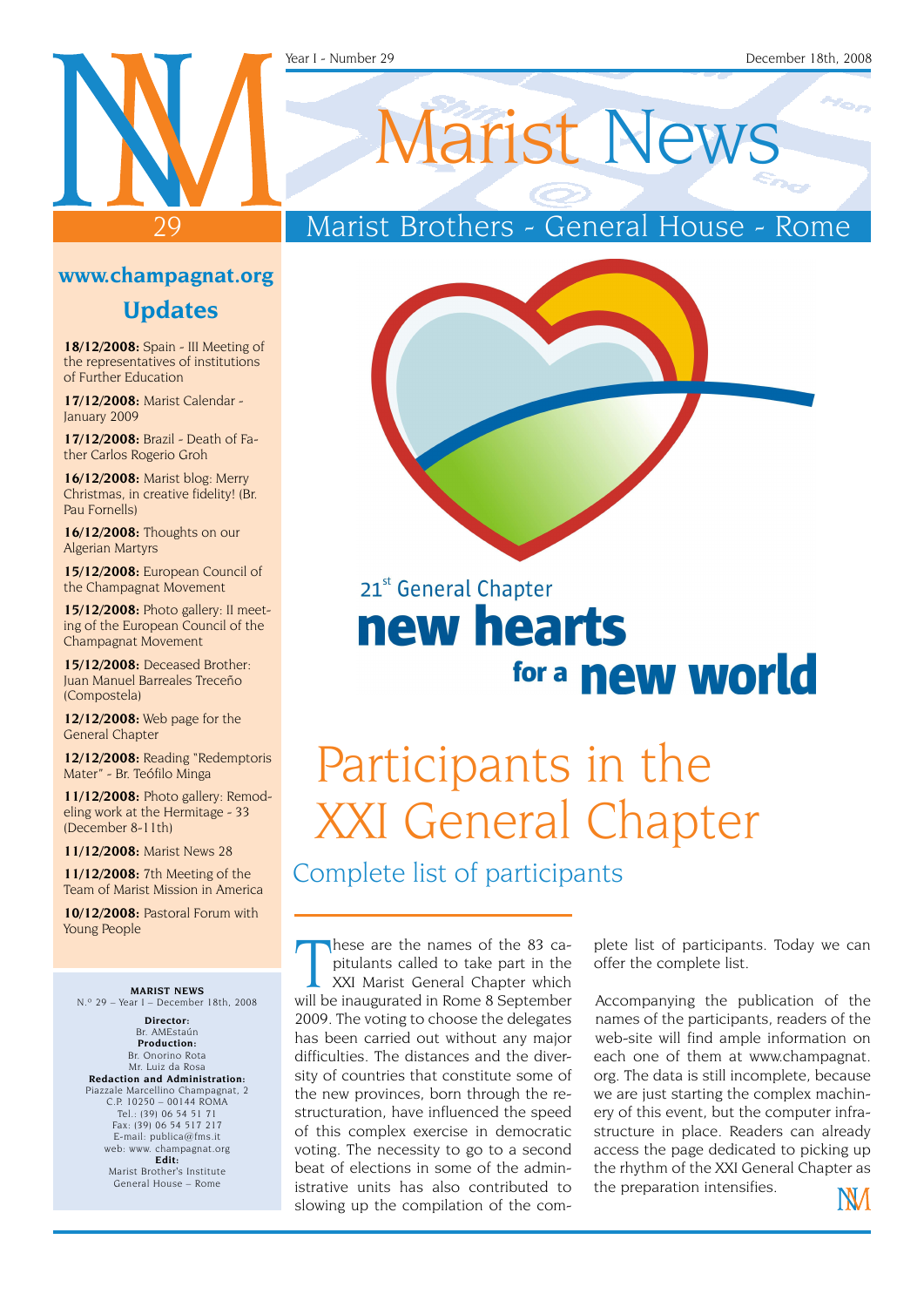# Participants in the XXI General Chapter

### General House

#### **General Council**

- 01. **Seán D. Sammon, Superior General**
- 02. **Luis García Sobrado, Vicar General**
- 03. **Antonio Ramalho Azevedo, General Councilor**
- 04. **Emili Turú Rofes, General Councilor**
- 05. **Maurice Berquet, General Councilor**
- 06. **Pedro Herreros Valenzuela, General Councilor**
- 07. **Peter Rodney, General Councilor**
- 08. **Théoneste Kalisa Ruhando, General Councilor**

#### **Former Superior general**

09. **Benito Arbués Rubiol**

#### **Provinces**

#### **01. Africa Austral / Southern Africa**

10. **Lawrence Ndawala, Provincial**

11. Nicholas M. Banda, Delegate *Norbert Mwila, Substitute 1*

#### **02. Afrique Centre Est / Central East Africa**

- 12. **Eugène Kabanguka, Provincial**
- 13. Rémy Mbolipasiko, Delegate *Alphonse Gahima, Substitute 1*

#### **03. América Central**

- 14. **Hipólito Pérez Gómez, Provincial**
- 15. Javier Espinosa Marticorena, Delegate *Luis Carlos Gutiérrez Blanco, Substitute 1*

#### **04. Brasil Centro-Norte**

#### 16. **Claudino Falchetto, Provincial**

17. Wellington Mousinho de Medeiros, Delegate *José W. Rodrigues da Cruz, Substitute 1*

#### **05. Brasil Centro-Sul**

#### 18. **Davide Pedri, Provincial**

- 19. João Carlos do Prado, Delegate
- 20. Tercílio Sevegnani, Delegate *Afonso Levis, Substitute 1 Aloísio Kuhn, Substitute 2*

#### **06. Canada**

- 21. **Bernard Beaudin, Provincial**
- 22. Gaston Robert, Delegate

23. Réal Sauvageau, Delegate *Réal Cloutier, Substitute 1 Jean-Denis Couture, Substitute 2*

#### **07. Compostela**

- 24. **Primitivo Mendoza González, Provincial**
- 25. Óscar Martín Vicario, Delegate
- 26. António Leal das Neves, Delegate
- 27. Nicolás García Martínez, Delegate *Máximo Blanco Morán, Substitute 1 Raúl Figuera Juárez, Substitute 2 Teófilo Rodríguez Minga, Substitute 3*

#### **08. Cruz del Sur**

#### 28. **Demetrio Espinosa Espinosa, Provincial**

- 29. Horacio Bustos Kessler, Delegate
- 30. Eugenio Magdaleno Prieto, Delegate *Eutimio Rubio Sáez, Substitute 1 Juan Ignacio Fuentes, Substitute 2*

#### **09. East Asia**

- 31. **Manuel V. de Leon, Provincial**
- 32. Robert Teoh, Delegate *John Oh, Substitute 1*

#### **10. Europe Centre-Ouest / West Central Europa**

- 33. **Joseph McKee, Provincial**
- 34. Maurice Taildeman, Delegate
- 35. Robert E. J. Thunus, Delegate *Brendan Geary, Substitute 1 Jacobus Scholte, Substitute 2*

#### **11. Ibérica**

- 36. **Samuel Holguín Díez, Provincial**
- 37. Ambrosio Alonso Díez, Delegate
- 38. Moisés Alonso Pérez, Delegate
- 39. Abel Muñoz Gutiérrez, Delegate *Ignacio Pérez García, Substitute 1 Alfonso Fernández García, Substitute 2 Ernesto Tendero Pérez , Substitute 3*

#### **12. L'Hermitage**

- 40. **Xavier Barceló Maset, Provincial**
- 41. Josep Maria Soteras Pons, Delegate
- 42. André Déculty, Delegate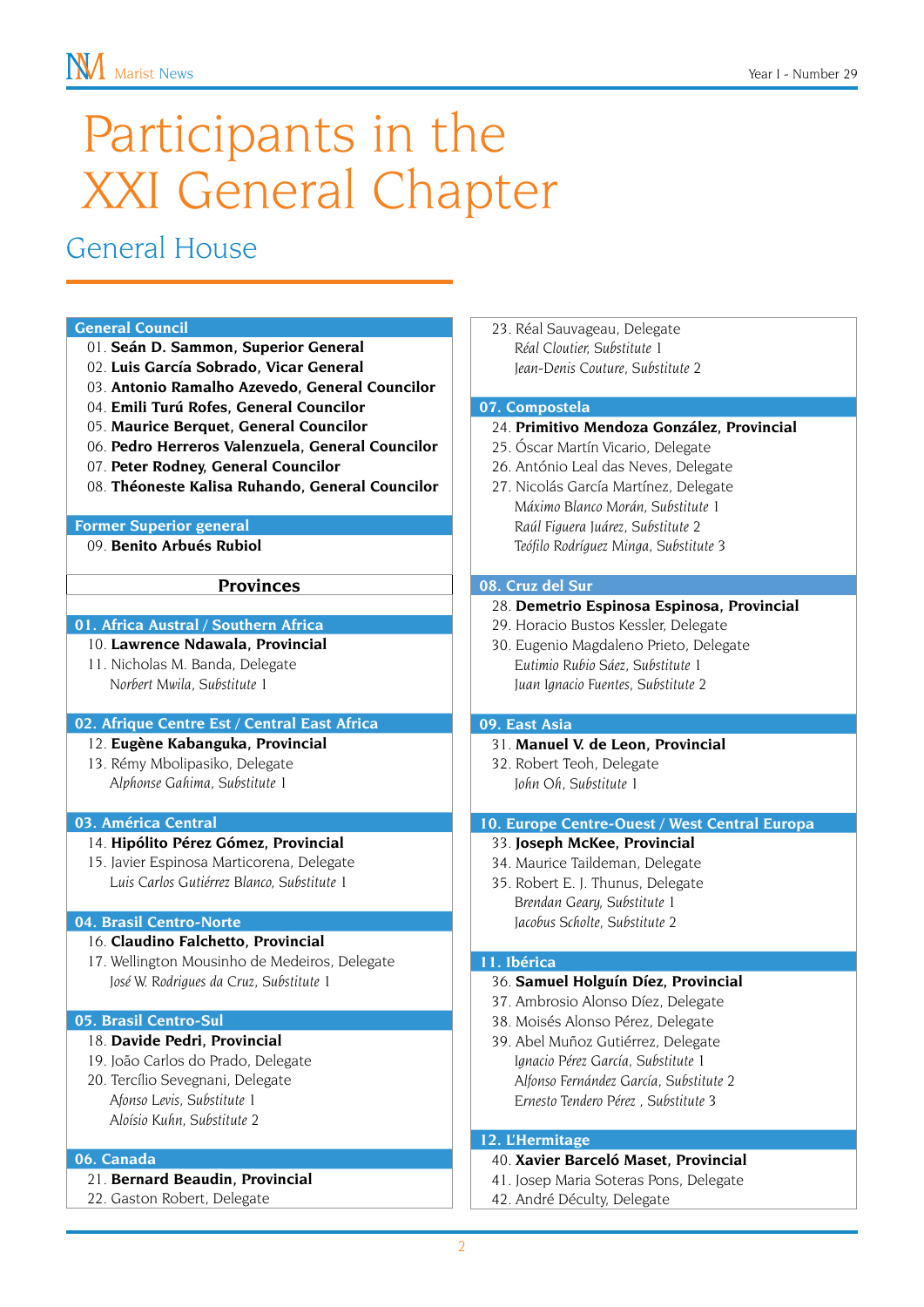44. Miquel Cubeles Bielsa, Delegate 45. Jean-Pierre Destombes, Delegate 46. Jean-Claude Christe, Delegate *Jean Ronzon, Substitute 1 André Thizy, Substitute 2 Maurice Goutagny, Substitute 3 Gabriel Villa-Real Tapias, Substitute 4 Alain Delorme, Substitute 5*

*Xavier Giné Arnella, Substitute 6*

43. Pere Ferré Jodra, Delegate

#### **13. Madagascar**

#### 47. **Jean Albert T. Randrianantenaina, Provincial**

48. Alexandre Rakotomalala, Delegate *Sylvain R. Ramandimbiarisoa, Substitute 1*

#### **14. Mediterránea**

- 49. **Manuel Jorques Bru, Provincial**
- 50. Juan Miguel Anaya Torres, Delegate
- 51. Paolo Penna, Delegate
- 52. Antonio Giménez de Bagüés Gaudó, Delegate *Juan Carlos Fuertes Marí, Substitute 1 Onorino Rota, Substitute 2 Ramón Rodríguez Mayor, Substitute 3*

#### **15. Melbourne**

#### 53. **Julian Casey, Provincial**

54. John McMahon, Delegate *Paul Kane, Substitute 1*

#### **16. México Central**

- 55. **Fernando Mejía Pérez, Provincial**
- 56. Ricardo Reynoso Ramírez, Delegate *Alfonso de J. Fernández Peña, Substitute 1*

#### **17. México Occidental**

#### 57. **Ernesto Sánchez Barba, Provincial**

- 58. Iván Buenfil Guillermo, Delegate
- 59. Eduardo Navarro de la Torre, Delegate *Víctor M. Preciado Ramírez, Substitute 1 José de J. Hernández Martín, Substitute 2*

#### **18. New Zealand**

- 60. **Carl Tapp, Provincial**
- 61. Barry Burns, Delegate *David McDonald, Substitute 1*

#### **19. Nigeria**

#### 62. **Christian Mbam, Provincial**

63. Chima Onwujuru, Delegate *Joseph Udeajah, Substitute 1*

#### **20. Norandina**

- 64. **Laurentino Albalá Medina, Provincial**
- 65. César A. Rojas Carvajal, Delegate

66. J. Libardo Garzón Duque, Delegate *Crescenciano González Alonso, Substitute 1 Pau Fornells Sala, Substitute 2*

#### **21. Rio Grande do Sul**

#### 67. **Lauro Hochscheidt, Provincial**

- 68. Pedro Vilmar Ost, Delegate
- 69. Inácio Nestor Etges, Delegate *Roque Ari Salet, Substitute 1 Evilázio F. B. Teixeira, Substitute 2*

#### **22. Santa María de los Andes**

#### 70. **Antonio Peralta Porcel, Provincial**

71. Mariano Varona Gregorio, Delegate *Jesús Pérez Valdajos, Substitute 1*

#### **23. South Asia**

- 72. **Sunanda Alwis, Provincial**
- 73. Nicholas Fernando, Delegate *Michael De Waas, Substitute 1*

#### **24. Sydney**

#### 74. **Jeffrey Crowe, Provincial**

- 75. Michael Green, Delegate
- 76. Graham Neist, Delegate *Peter Corr, Substitute 1 Peter Carroll, Substitute 2*

#### **25. United States of America**

#### 77. **John Klein, Provincial**

- 78. Ben Consigli, Delegate
- 79. Patrick McNamara, Delegate *John McDonnell, Substitute 1 Henry Hammer, Substitute 2*

#### **Districts**

- **01. Africa del Oeste / Afrique de l'Ouest / West Africa**
	- 80. Sylvain Yao Kouassi Kan, Delegate *Francis Lukong, Substitute 1*

#### **02. Amazônia**

81. Sebastião Antonio Ferrarini, Delegate *Valdir Raymundo Gobatto, Substitute 1*

#### **03. Melanesia**

82. Ken Mc Donald, Delegate *John Tukana, Substitute 1*

#### **04. Paraguay**

83. Ángel Medinan Bermúdez, Delegate *Domingo Giménez dos Santos, Substitute 1*